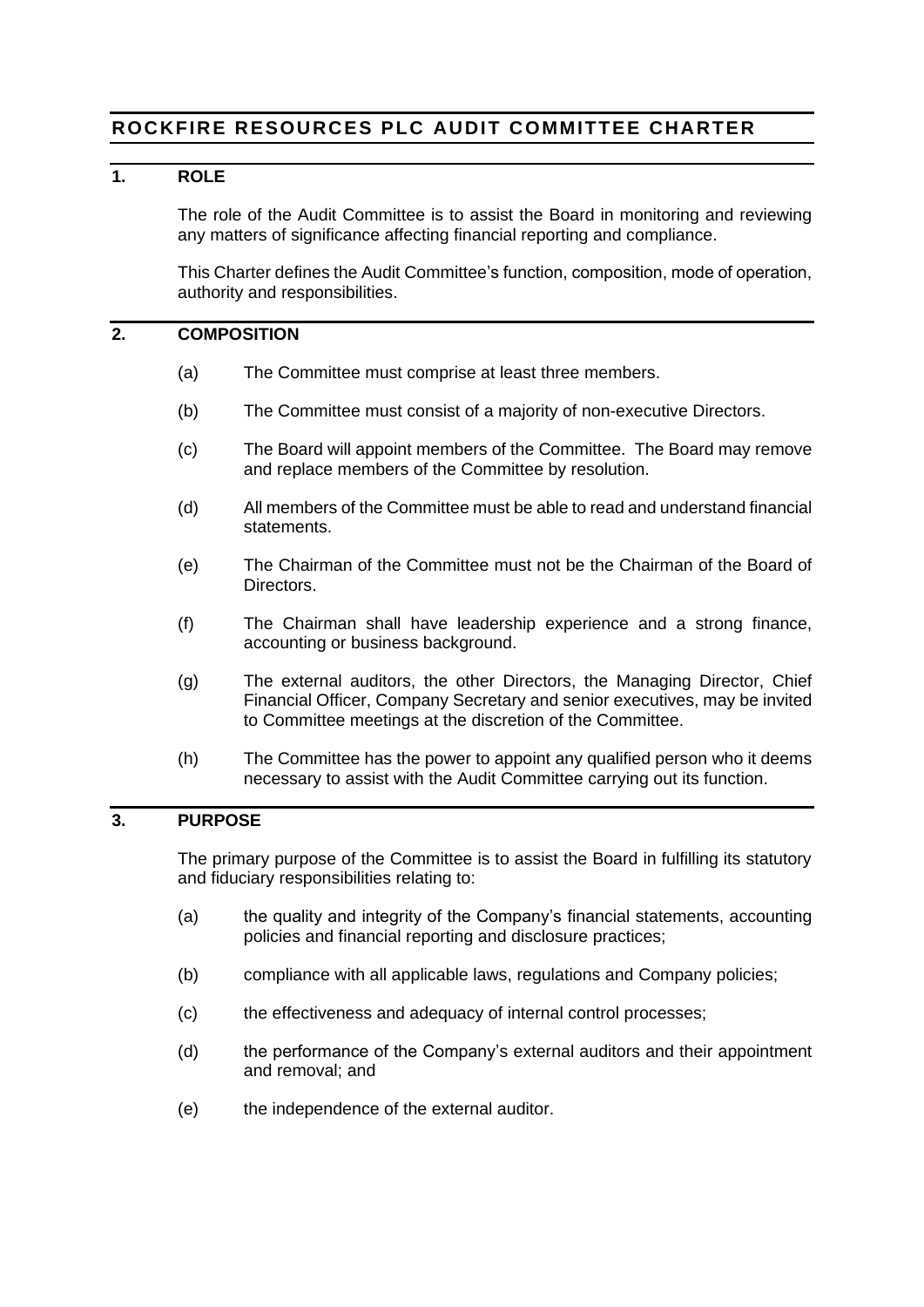A secondary function of the Committee is to perform such special reviews or investigations as the Board may consider necessary.

## **4. DUTIES AND RESPONSIBILITIES OF THE COMMITTEE**

#### **4.1 Review of Financial Reports**

- (a) Review the appropriateness of the accounting principles adopted by management in the financial reports and the integrity of the Company's financial reporting.
- (b) Oversee the financial reports and the results of the external audits of those reports.
- (c) Assess whether external reporting is adequate for shareholder needs.
- (d) Assess management processes supporting external reporting.
- (e) Review the impact of any proposed changes in accounting policies on the financial statements.
- (f) Review the half yearly and annual results.

### **4.2 Relationship with External Auditors**

- (a) Recommend to the Board procedures for the selection and appointment of external auditors.
- (b) Review performance, succession plans
- (c) Approve the external audit plan and fees proposed for audit work to be performed.
- (d) Discuss any necessary recommendations to the Board for the approval of half yearly or annual reports.
- (e) Review the adequacy of accounting and financial controls together with the implementation of any recommendations of the external auditor in relation thereto.
- (f) Meet with the external auditors without management being present at any other time the Auditor considers appropriate.
- (g) Provide pre-approval of audit and non-audit services that are to be undertaken by the external auditor.
- (h) Ensure adequate disclosure as may be required by law of the Committee's approval of all non-audit services provided by the external auditor.
- (i) Ensure that the external auditor prepares and delivers an annual statement as to their independence which includes details of all relationships with the Company.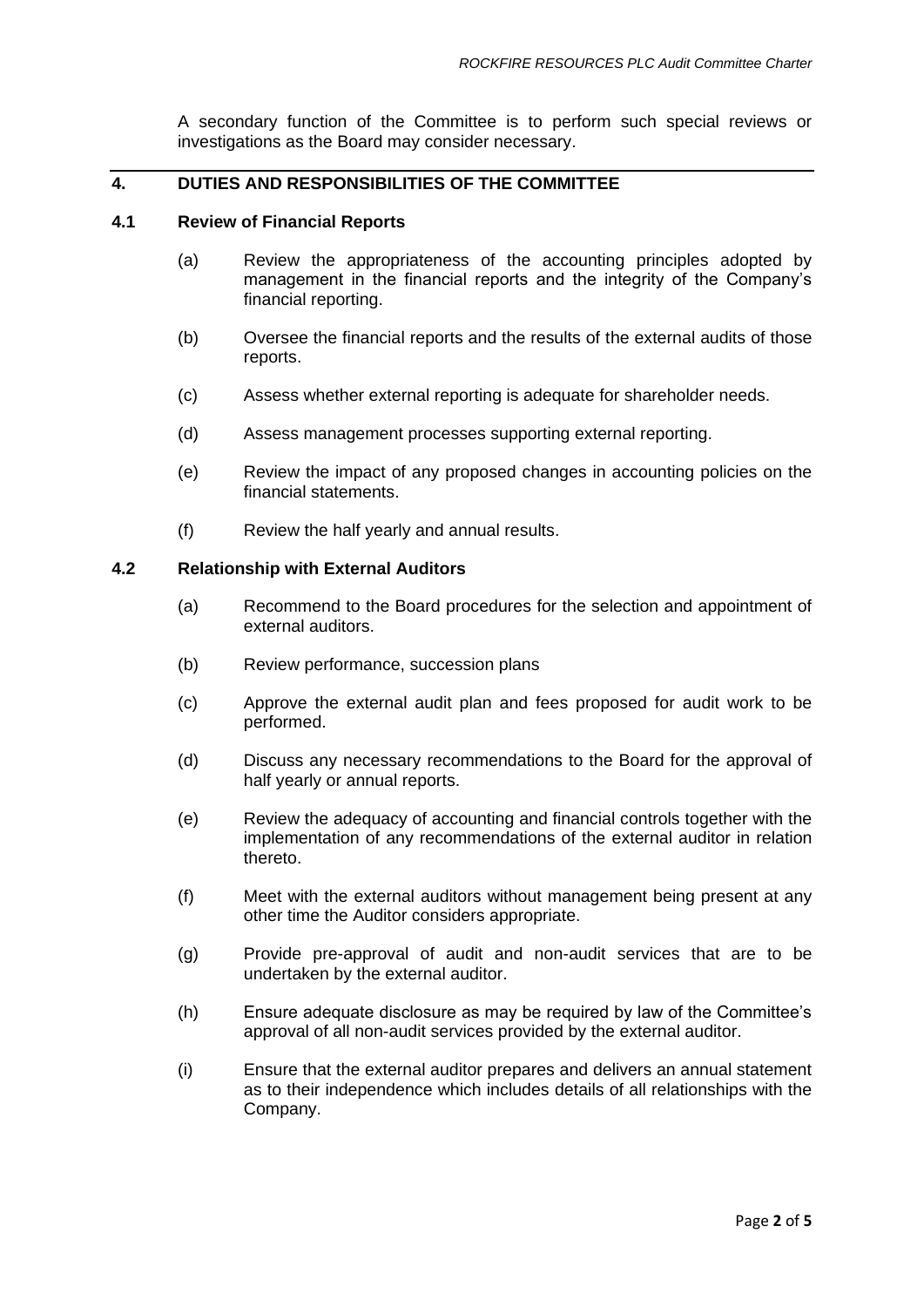(j) Receive from the external auditor their report on, among other things, critical accounting policies and alternative accounting treatment, prior to the filing of their audit report in compliance with the Companies Act.

### **4.3 Internal Audit Function**

(a) Monitor the need for a formal internal audit function and its scope.

#### **4.4 Other**

The Committee will monitor related party transactions.

## **5. MEETINGS**

- (a) The Committee will meet at least each financial half and additionally as circumstances may require for it to undertake its role effectively.
- (b) Meetings are called by the Secretary as directed by the Board or at the request of the Chairman of the Committee.
- (c) Where deemed appropriate by the Chairman of the Committee, meetings and subsequent approvals and recommendations can be implemented by a circular written resolution or conference call.
- (d) A quorum shall consist of two members of the Committee. In the absence of the Chairman of the Committee or their nominees, the members shall elect one of their members as Chairman of that meeting.
- (e) Decisions will be based on a majority of votes with the Chairman having a casting vote.
- (f) The Committee Chairman, through the Secretary, will prepare a report of the actions of the Committee to be included in the Board papers for the next Board meeting.
- (g) Minutes of each meeting are included in the papers for the next full Board meeting after each Committee meeting.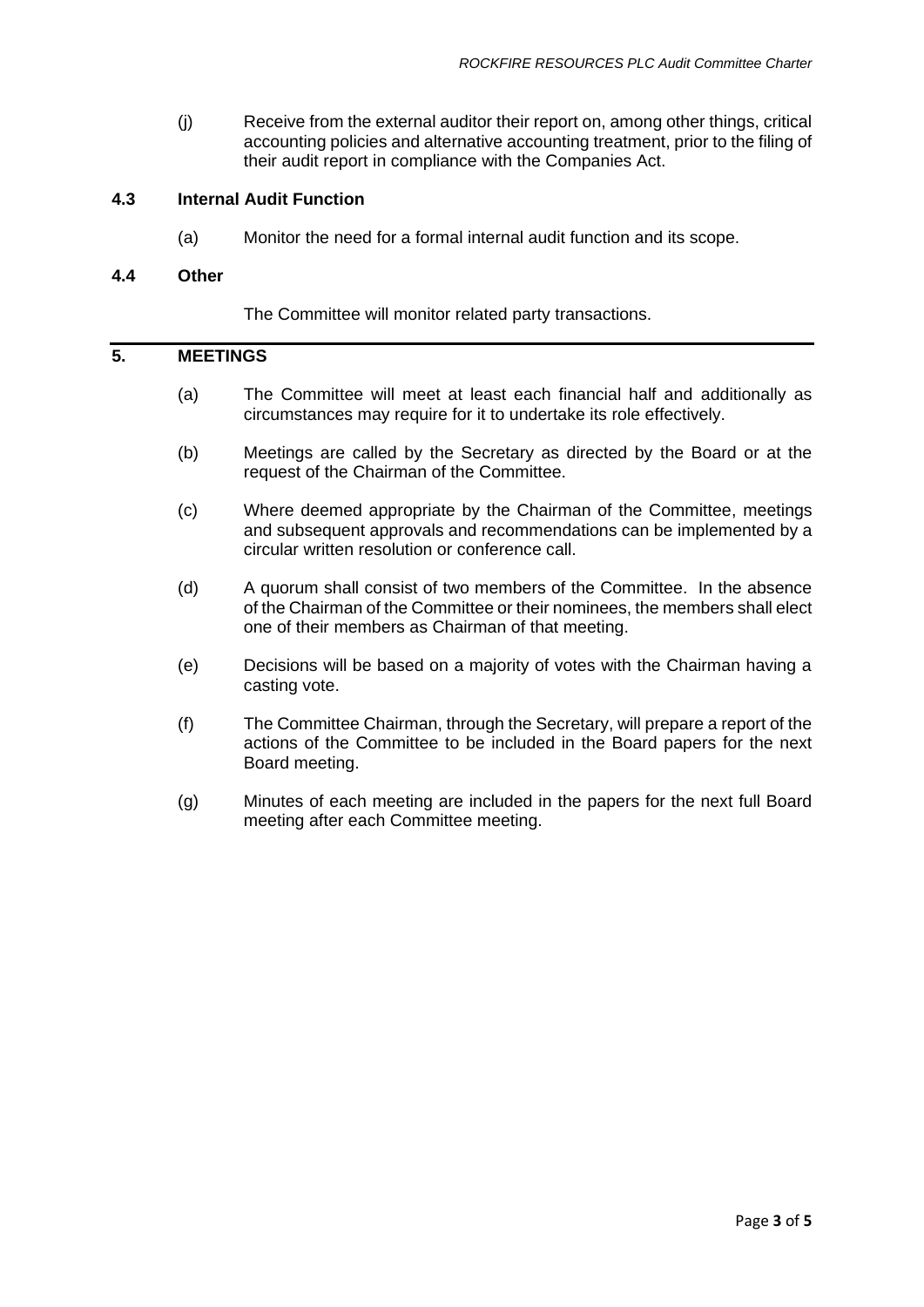#### **6. SECRETARY**

- (a) The Company Secretary or their nominee shall be the Secretary of the Committee and shall attend meetings of the Committee as required.
- (b) The Secretary will be responsible for keeping the minutes of meetings of the Committee and circulating them to Committee members and to the other members of the Board.
- (c) The Secretary shall distribute supporting papers for each meeting of the Committee as far in advance as possible.

## **7. RELIANCE ON INFORMATION OR PROFESSIONAL OR EXPERT ADVICE**

Each member of the Committee is entitled to rely on information, or professional or expert advice, to the extent permitted by law, given or prepared by:

- (a) an employee of the Group whom the member believes on reasonable grounds to be reliable and competent in relation to the matters concerned;
- (b) a professional adviser or expert in relation to matters that the member believes on reasonable grounds to be within the person's professional or expert competence; or
- (c) another Director or officer of the Group in relation to matters within the Director's or officer's authority.

## **8. ACCESS TO ADVICE**

- (a) Members of the Committee have rights of access to management and to the books and records of the Company to enable them to discharge their duties as Committee members, except where the Board determines that such access would be adverse to the Company's interests.
- (b) Members of the Committee may meet with the auditors, both internal and external, without management being present.
- (c) Members of the Committee may consult independent legal counsel or other advisers they consider necessary to assist them in carrying out their duties and responsibilities, subject to prior consultation with the Chairman. Any costs incurred as a result of the Committee consulting an independent expert will be borne by the Company.

## **9. REVIEW OF CHARTER**

- (a) The Board will conduct an annual review of the membership to ensure that the Committee has carried out its functions in an effective manner, and will update the Charter as required or as a result of new laws or regulations.
- (b) The Charter shall be made available to members on request, to senior management, to the external auditor and to other parties as deemed appropriate.